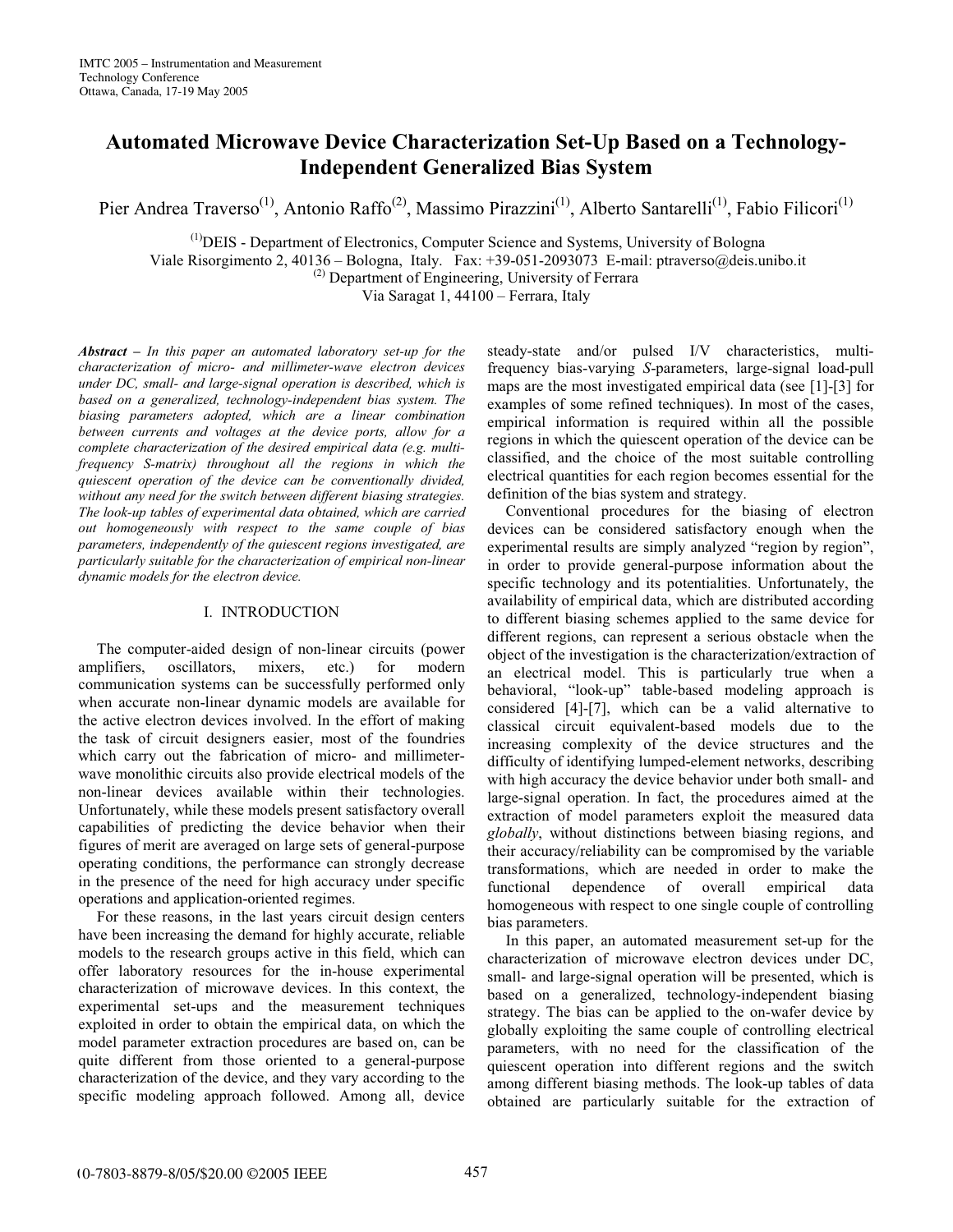empirical non-linear models of the microwave devices being characterized.

## II. GENERALIZED BIAS PARAMETERS

In order to point out the need for a unified biasing approach, when considering the modeling of active electron devices from input/output empirical data, the DC characteristic of a Zener diode is schematically shown in Fig.1. The I/V bijection within the direct current region *A* can be suitably characterized in the  $V = F_A(I_D)$  functional form by current-controlling the device and measuring the voltage at its port. This is clearly due to the very low differential resistance, which would lead (besides additional troubles) to an unacceptable uncertainty propagation in the presence of a voltage-controlled bias. Nevertheless, this is not the best biasing strategy when the device is operated either below its threshold, or within the reverse current region (region *B*), where a voltage-control is needed to obtain an accurate characterization in the form  $I_D = F_B(V)$ . Finally, the current biasing and a  $V = F_C(I_D)$  characterization must again be considered below the diode breakdown voltage (region *C*).



Fig. 1. Classification into different regions of the typical DC I/V characteristic of a Zener diode, according to the biasing procedure needed.

The device overall I/V characteristic is thus split into three different non-homogeneous look-up tables  $(F_A, F_B, F_C)$ , which need to be variable-transformed in order to obtain one single relationship suitable to be processed by the numerical procedures for the extraction of model parameters. When a two-port device is considered, these transformations can represent a tough task and lead to important discontinuities around the transition planes (lines  $\alpha$  and  $\beta$  in Fig. 1). Moreover, the position of these planes is quite arbitrary, as well as the choice of either the current- or the voltagecontrolled biasing strategy in correspondence with transition *sub-regions* (e.g. the knees around the threshold and the breakdown of the diode, or between saturation and forward active operation in the output characteristic of a bipolar transistor), where none of above seems to be the optimal one.

In order to identify an unified, technology-independent biasing strategy, capable of providing homogeneous look-up tables of empirical data throughout the global quiescent operation both of field-effect (MESFET, HEMT) and bipolar (BJT, HBT) devices, a *generalized* controlling parameter described as

$$
a_i = \frac{1}{2\sqrt{R_i}}(V_i + R_i I_i)
$$
 (1)

can be applied to the *i*th electrical port, which is a *linear combination* between DC current  $I_i$  and voltage  $V_i$ . This can be easily performed by implementing the *i*th bias source as shown in Fig. 2: it is straightforward to show that the *a*parameter value can be imposed by controlling the internal voltage  $U_i$ . This solution is actually neither a voltage nor a current *ideal* source, but instead represents a *real* voltage source with a well-defined internal resistance *R<sub>i</sub>*. Such an approach presents interesting similarities to the techniques exploited for the experimental characterization of linear network frequency response in the field of micro- and millimeter-waves, in which the investigation on the *scattering* matrix (matrix *S*) is preferred to those on impedance or admittance ones, since, at these frequencies, the direct broadband measurement of currents and voltages alone is not reliable, as well as the implementation of ideal short and open loads. Instead, excitation sources with an internal reference impedance (50 ohm, typically) are exploited and *S*parameters (ratios between complex quantities, formally expressed in the frequency domain as in (1), which describe the amplitude and phase of incident and reflected EM waves at the network ports) estimated.



Fig. 2. Implementation of the generalized bias source.

Thus, the proposed strategy can be interpreted as a generalization of the classical biasing procedures, which does not introduce the need for "switching" between the currentand voltage-controls, but allows for an automated characterization of the desired data (I/V characteristics, *S*parameters, power harmonics on loads under large-signal single- or multi-tone excitation, etc.) independently of the quiescent region of the device being investigated.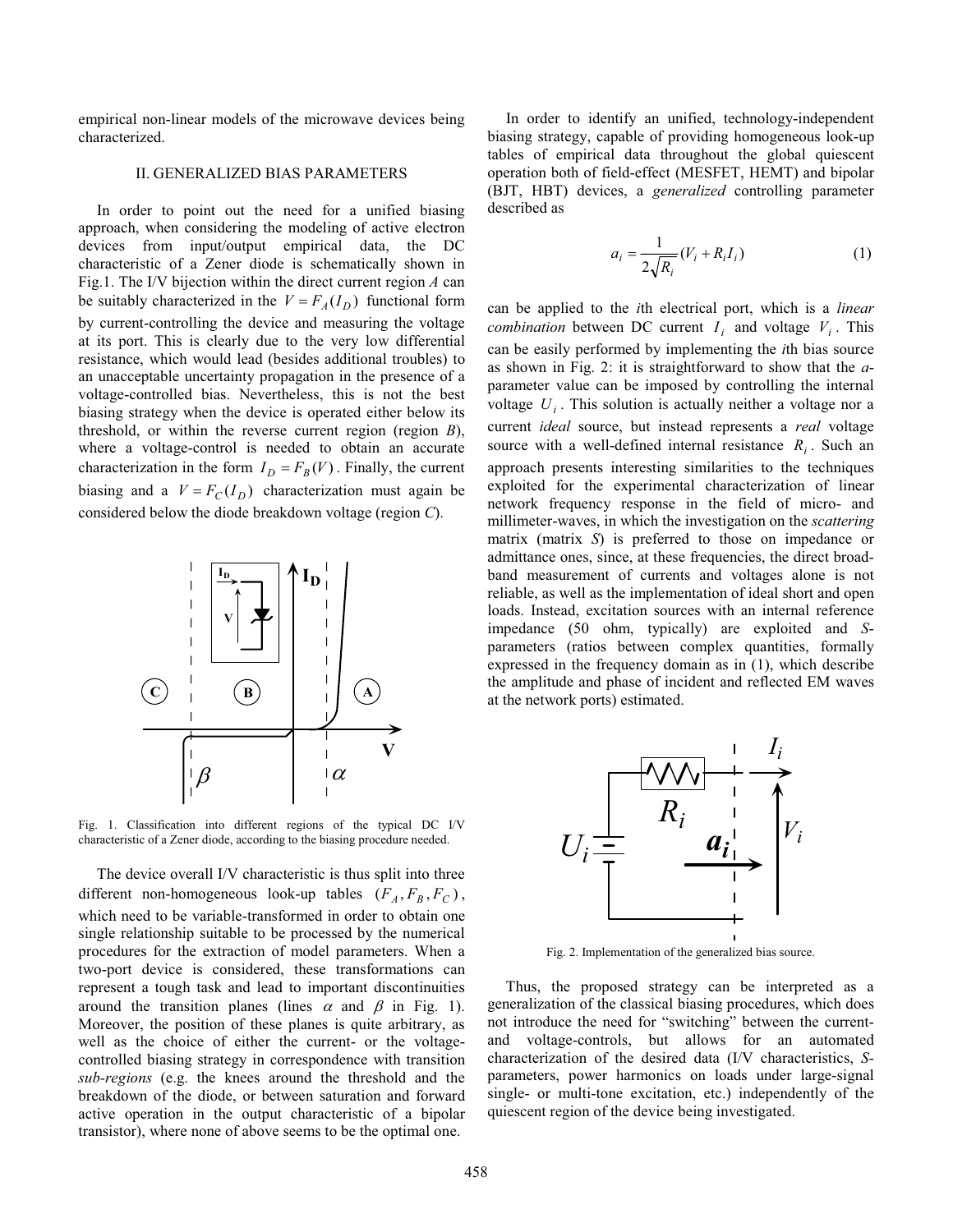### III. THE MICROWAVE DEVICE CHARACTERIZATION SET-UP

The main functional blocks which describe the implementation of the measurement set-up for the characterization of micro- and millimeter-wave electron devices in the framework of non-linear modeling are shown in Fig. 3.

#### *A. Bias Source Implementation*

The generalized bias system exploits a HP4142B DC source with monitoring capabilities. The outputs of this ideal source (operated as a  $(U_1, U_2)$  voltage generator) are cascaded with resistors  $R_1$  and  $R_2$ , respectively, in order to implement the two *a*-kind sources  $(a_1, a_2)$  as described in Fig. 2. In particular, very high stability, low noise metal film precision resistors (in both cylindrical and planar ceramic former versions) have been considered, since this technology is characterized by very low temperature coefficients  $(< 10$ ppm/°C) and guarantees the needed stability of the resistance parameter over a wide range of power rating. The resistors have been assembled inside shielded aluminum boxes, as shown in Fig. 4, in order to reduce the effect of environment disturbances. Each box is provided with BNC connectors, which allow to insert the component along the coaxial path from the DC source to the microwave bias tees. Resistors can be easily replaced, both in series and parallel configurations, in order to obtain different values of the generalized bias source internal resistances.

#### *B. Criteria to the choice of resistance values*

In order to accurately characterize the generalized bias sources  $(a_1, a_2)$ , it is essential to correctly estimate the resistance parameter pertaining to the *overall* resistive path, between voltage generator  $U_i$  and the *i*th port of the on-wafer device. In Fig. 5 details are given concerning the set-up components, which contribute to the internal resistance of the *i*th bias source. The voltage  $U_i$  is applied to the electrical port, at which both the biasing and sensing terminals of the HP4142B DC source are connected, through a tri-axial cable. In addition to the shielded box containing the precision resistor, several distributed components must be taken into account along the resistive path, up to the microwave coplanar probe. During the bias source characterization procedure, the latter is contacted to an on-wafer "short" calibration standard, which is usually exploited for network analyzer SOLT calibration. The standard is placed in correspondence with the EM plane, which will result into the *i*th device port during the subsequent measurement steps aimed at its characterization. This is the actual port at which the  $a_i$  bias parameter is forced. Thus, the accurate estimate

 $\hat{R}_i$  of the overall resistance of the biasing path (i.e. the internal resistance of the *i*th generalized *a*-kind bias source) can be carried out, by means of the direct estimation of couple  $(U_i, I_i)$  for different power ratings.

As far as the nominal values of the precision resistors are concerned, some criteria should be followed in order to identify the most suitable choice for each given device to be characterized. More precisely, since the biasing system does



Fig. 3. Functional description of the microwave device characterization set-up with generalized bias system.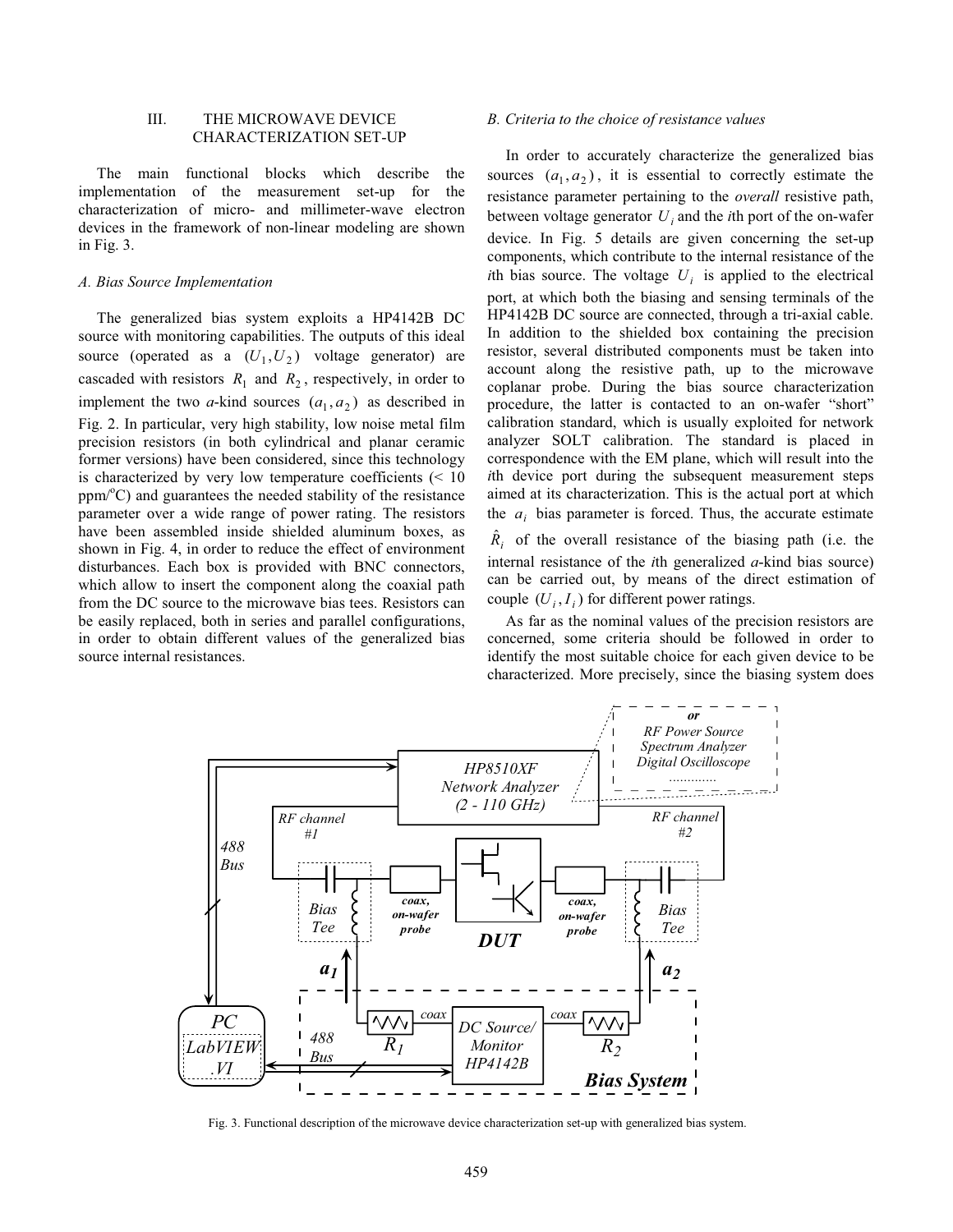not change its configuration throughout the entire measurement, while moving between different quiescent operation regions of the device, the two generalized bias sources implemented should satisfy the best trade-off between the *ideal* current source representation (i.e. virtually infinite resistance value, suitable for high differential conductance regions, e.g. saturation in bipolar devices) and the *ideal* voltage source representation (i.e. null resistance values, this would be the best choice for low conductance regions, e.g. forward active region). Actually, since the HP4142 DC source is practically operated as a voltage generator, the influence of resistor values within low conductance regions (where the current is slowly varying with the bias) is quite negligible. Thus, very high nominal values for the precision resistors should be adopted in order to allow for the best performance of the bias system in correspondence with high conductance device quiescent operation.

Nevertheless, it is quite intuitive that the biasing resistors introduce a partial "out of focus" in the observation of the device: the more the resistor values increase, the more the accuracy in the prediction of device behavior at its ports is reduced. In fact, by considering for example the input port of a bipolar transistor being investigated under common-emitter configuration, the combined standard uncertainty of the estimate  $\hat{V}_{BE}$  for the quiescent base-emitter voltage can be evaluated from the standard uncertainties of the estimates  $\hat{U}_1$ ,  $\hat{I}_B$  and  $\hat{R}_1$  for bias source #1 internal voltage, quiescent base current and bias resistance #1, respectively, according to the following expression:

$$
u_c^2(\hat{V}_{BE}) = u^2(\hat{U}_1) + \hat{I}_B^2 u^2(\hat{R}_1) + \hat{R}_1^2 u^2(\hat{I}_B)
$$
 (2)

 $\hat{U}_1$ ,  $\hat{I}_B$  being directly monitored by the HP4142 and  $\hat{R}_1$ characterized before the measurement, as described above. A simple manipulation expresses the quantity in terms of normalized values:

$$
u_c^2(\hat{V}_{BE}) = u^2(\hat{U}_1) + \hat{R}_1^2 \hat{I}_B^2 \cdot \left(u^2(\hat{R}_1) / \hat{R}_1^2 + u^2(\hat{I}_B) / \hat{I}_B^2\right)
$$
 (3)

In (3), the terms  $u^2(\hat{U}_1)$  and  $u^2(\hat{I}_B)/\hat{I}_B^2$  are independent of the choice for the resistor (although higher values for  $R_1$  lead to the need for a wider sweep of the applied voltage  $U_1$  in order to explore a given range of base current values, thus to higher values of  $u(\hat{U}_1)$ , the latter being approximately constant as the bias point varies. Also  $u^2(\hat{R}_1)/\hat{R}_1^2$  can be considered practically constant for a wide range of resistance values according to the specifications of the technologies taken into account. Thus, for a given point on the input characteristic  $(V_{BE}, I_B)$  of the bipolar transistor, while the estimate of the base current is directly performed by the DC source (i.e. independently of the biasing strategy adopted) the uncertainty of the estimate for the base-emitter voltage

increases with the resistance value according to a practically linear law. This simple example shows that whatever the measured parameters may be (e.g. S-matrix), the accuracy in associating them to the correct quiescent operation point of the device decreases with the values of the bias resistors, up to an unacceptable "blurring" of the device quiescent behavior.

It should be noticed that, since the experimental look-up tables of data obtained by means of the set-up proposed are oriented to the accurate extraction of the parameters pertaining to empirical non-linear models for the microwave device, the "de-embedding" of bias resistors effects exemplified above from data (which must characterize the behavior of the device "at its ports") is a procedure which is explicitly or implicitly performed, either during the model parameter computation or the implementation of the model within the final circuit design CAD tools. For this reason, suitable constraints on the maximum values for the bias resistors for a given device must be identified and applied. This can be performed by simple algorithms, which take into account the trade-off between the desired performance of the generalized bias system in terms of "biasing resolution" within the high-conductance device regions, which improves with resistor values, and the need for accuracy in the reconstruction of the correct quiescent operation point at the ports of the electron device.



Fig. 4. BNC-connector shielded aluminum box and precision resistors for the implementation of generalized bias source internal resistances.

#### *C. The operation of the microwave measurement system*

The bias tees in Fig. 3 gather both the generalized bias and the RF excitations and the access network to the on-wafer device is implemented by coaxial lines and micro-probes. A Cascade Microtech microwave probe-station with thermal control capabilities provides the mechanical support within the DUT probing system.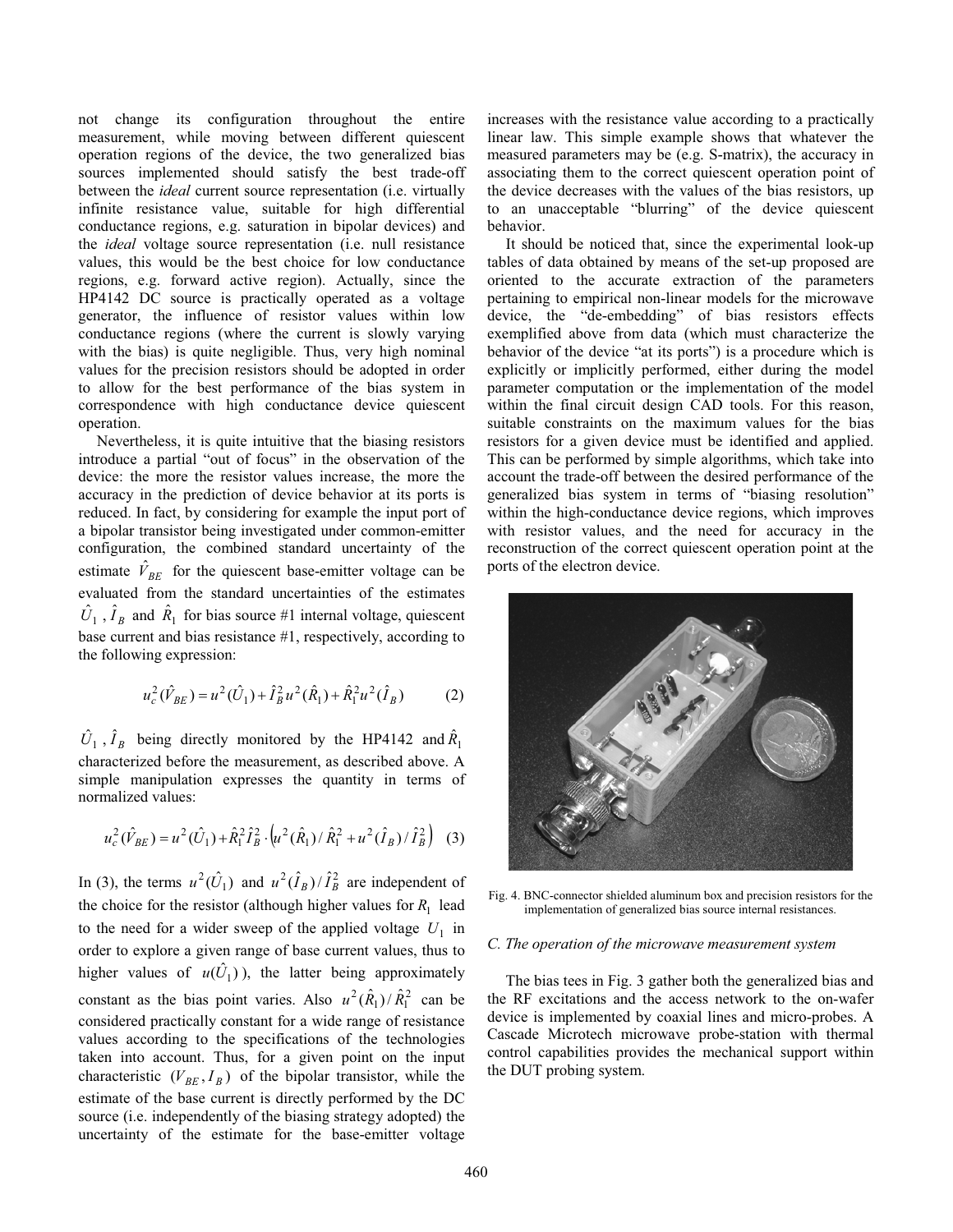

Fig.5. DC & RF distributed components which contribute to the *i*th bias source overall internal resistance and set-up for its characterization.

The RF ports of the set-up can be connected to different microwave instruments in order to collect the measurement data (under both small- and large-signal operating conditions) needed by the device model parameter extraction procedures and model validation tests. In the example of Fig. 3, the HP8510XF network analyzer is considered: under this configuration, the system is capable of providing accurate bias-varying *S*-parameter device characterization up to 110 GHz.



Fig. 6. NI LabVIEW control panel for the configuration of bias-varying, multi-frequency S-parameter characterization of a microwave device by means of the set-up described.

A NI LabVIEW Virtual Instrument controls the set-up under its different possible configurations. In particular, the generalized bias is applied automatically (according to userdefined *a*-grids) throughout all the quiescent operation regions of the device. Both field-effect and bipolar technologies can be investigated, and look-up tables of experimental data obtained, which are characterized by a *global* dependence with respect to the couple  $(a_1, a_2)$ . Fig. 6 shows one of the several control panels exploited for the setup configuration and automated operation: in the example, a complete S-parameter characterization of the device can be performed, by configuring the two-dimensional grid of bias, the frequency sweep (up to 110 GHz) and additional constraints aimed at device correct operation within power and current compliances. The overall microwave set-up is shown in Fig. 7 (up), while details can be appreciated (down) about the interfacing among DC source, shielded boxes with precision resistors and microwave bias tees.



Fig. 7. (Up) Overview of the microwave device characterization set-up and (Down) details of the interconnections among HP4142B DC source, shielded boxes with precision resistors and microwave bias tees.

Figure 8 shows typical I/V characteristics for a microwave heterojunction bipolar transistor (HBT) obtained by exploiting the set-up described, with a single *equally-spaced* global grid of bias *a*-parameters. The output and input characteristic graphs are here traced with respect to the reconstructed  $V_{ce}$  and  $V_{be}$  values, respectively, in order to